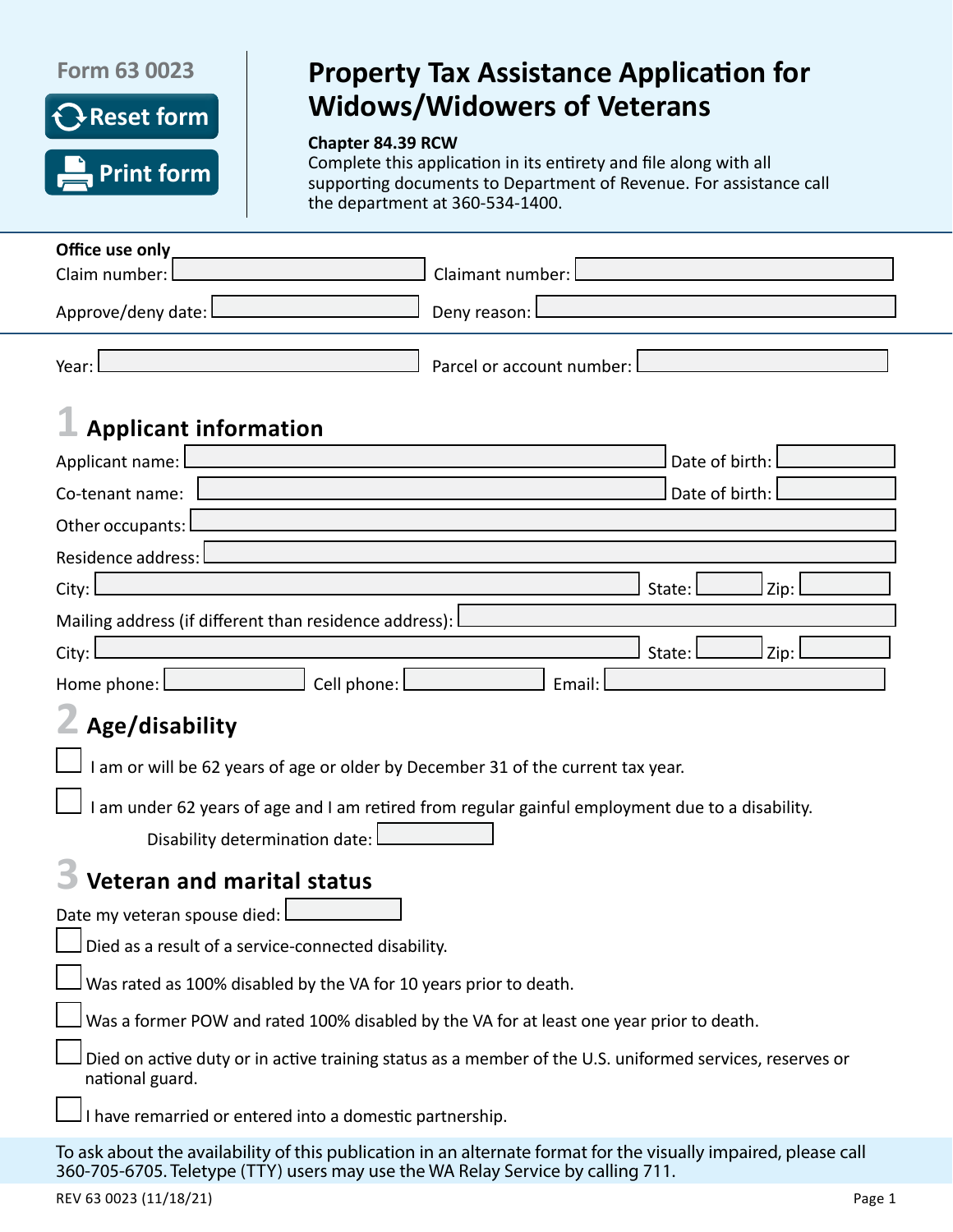## Property Tax Assistance Application for Widows/Widowers of Veternas

| <b>Ownership and occupancy</b>                                                                                                                                                                                                                                                                                                                                                                                  |  |  |  |
|-----------------------------------------------------------------------------------------------------------------------------------------------------------------------------------------------------------------------------------------------------------------------------------------------------------------------------------------------------------------------------------------------------------------|--|--|--|
| Date property was purchased:<br>Date property initially occupied:                                                                                                                                                                                                                                                                                                                                               |  |  |  |
| I occupy the residence:                                                                                                                                                                                                                                                                                                                                                                                         |  |  |  |
| Less than 6 months in a calendar year<br>More than 6 months in a calendar year                                                                                                                                                                                                                                                                                                                                  |  |  |  |
| This residence includes:                                                                                                                                                                                                                                                                                                                                                                                        |  |  |  |
| Less than or equal to one acre of land.                                                                                                                                                                                                                                                                                                                                                                         |  |  |  |
| More than one acre of land.                                                                                                                                                                                                                                                                                                                                                                                     |  |  |  |
| If more than one acre, list the zoning regulation for your parcel.                                                                                                                                                                                                                                                                                                                                              |  |  |  |
| <b>Property information</b><br>Type of residence:<br>Single unit of a multi-unit dwelling duplex/condo<br>Single-family home<br>Mobile home<br>If mobile home, provide a copy of the Department of Licensing Certificate of Title or Title Elimination document.<br>Combined disposable income (must be \$40,000 or less)<br>Total combined disposable income from the Combined Disposable Income Worksheet: \$ |  |  |  |
| <b>Assistance payment information</b>                                                                                                                                                                                                                                                                                                                                                                           |  |  |  |
|                                                                                                                                                                                                                                                                                                                                                                                                                 |  |  |  |
| My mortgage company (provide information below)<br>I want my assistance funds sent to: $\Box$<br>J Me                                                                                                                                                                                                                                                                                                           |  |  |  |
| Mortgage company name                                                                                                                                                                                                                                                                                                                                                                                           |  |  |  |
| Mortgage company address for payments:                                                                                                                                                                                                                                                                                                                                                                          |  |  |  |
| State:<br>Zip:<br>City:                                                                                                                                                                                                                                                                                                                                                                                         |  |  |  |

# **8 Certification**

By signing this form, I confirm that I:

- Declare under penalty of perjury that the information in this application is true and complete.
- Must notify the department if I cease to reside permanenetly on this property between the date of filing and December 15 of the year for which assistance was received. The amount of assistance I received for the portion of the year I vacated the property must be repaid and that amount shall constitute a lien on the property in favor of the state.

| Applicant signature: L   | Date: | J Percent ownership: L |  |
|--------------------------|-------|------------------------|--|
| Other owner signature: L | Date: | J Percent ownership: L |  |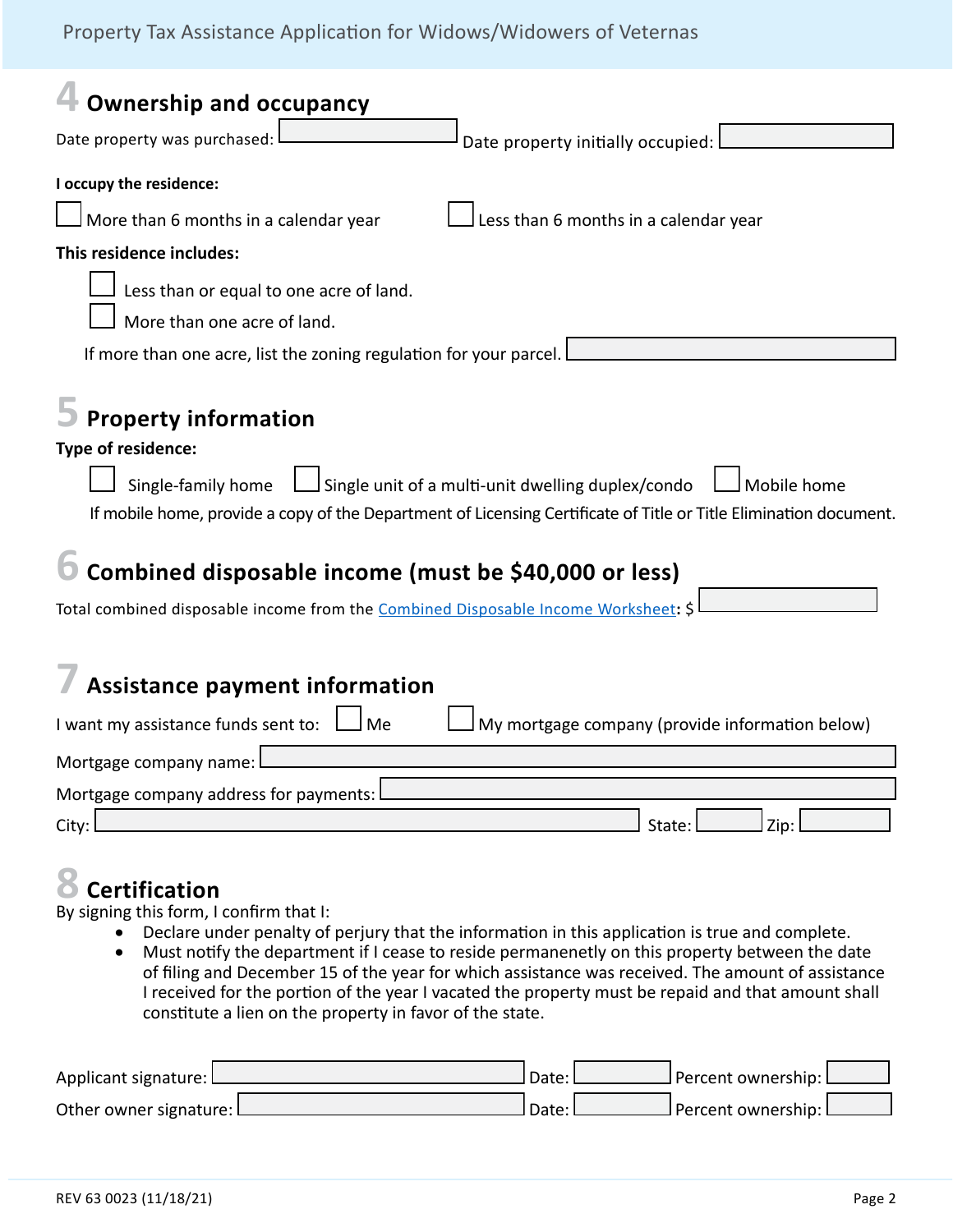# **Instructions for completing the application**

Complete Parts 1 through 8 in their entirety and include supporting documents to avoid delays in application processing. If you have questions, contact the department at 360-534-1400.

#### **Part 1**

A co-tenant is someone who lives with you and has an ownership interest in your home. Other occupants are people who live with you who don't have ownership interest in your home.

### **Part 2**

The assistance program requires you to be 62 years of age or older or unable to pursue gainful employment due to a disability. Provide a copy of your driver's license or other state issued identification or proof of disability if applicable.

### **Part 3**

The assistance program requires the deceased veteran to meet a specific status as of their date of death; check the boxes that apply. Provide a copy of the veteran's DD-214 as well as documentation from the VA confirming the veteran's status as of the date of death.

Also indicate whether you, the surviving spouse/ domestic partner, married or entered into a domestic partnership after the veteran's date of death.

#### **Part 4**

Enter the date you purchased the residence and the date you began occupying the residence even if the dates are the same. A share ownership in cooperative housing, life estates, leases for life, and revocable trusts are not qualifying forms of ownership for this assistance program.

## **Part 5**

Details regarding your specific residence and parcel data can be obtained from your county assessor's office.

If your parcel is more than one acre, you are only allowed assistance on one acre.

## **Part 6**

Complete and attach the Combined Disposable Income Worksheet and enter the total here.

#### **How combined disposable income is calculated**

"Combined disposable income" is your disposable income plus the disposable income of your spouse/ domestic partner and any co-tenants, minus deductible expenses (RCW 84.36.383(1)).

#### **How disposable income is calculated**

"Disposable income" has a specific definition for the purpose of this program. "Disposable income" is adjusted gross income, as defined in the federal internal revenue code, plus all of the following that were not included in, or were deducted from, adjusted gross income:

- Capital gains, other than a gain on the sale of a principal residence that is reinvested in a new principal residence.
- • Amounts deducted for losses or depreciation.
- Pensions and annuities.
- Social security act and railroad retirement benefits.
- Military pay and benefits other than attendantcare and medical-aid payments.
- Veterans pay and benefits other than attendantcare, medical-aid payments, VA disability benefits, and DIC.
- Dividend receipts.
- Interest received on state and municipal bonds.

These incomes are included in "disposable income" even when it is not taxable for IRS purposes (RCW 84.36.383(6)).

#### **What are deductible expenses**

Expenses paid by your spouse/domestic partner (not reimbursed or covered by insurance) for:

- Prescription drugs.
- Treatment or care of either person in the home or in a nursing home, boarding home, or adult family home.
- Health care insurance premiums for Medicare Parts A,B,C and D and Medicare supplemental (Medigap) policies.
- Durable medical and mobility enhancing eqiupment and preosthetic devices.
- Medically prescribed oxygen.
- Long-term care insurance.
- Cost-sharing amounts (amounts applied towards your health plan's out of pocket maximum).
- Nebulizers.
- Medicines of mineral, animal, and botanical origin prescribed, administered, dispensed, or used in the treatment of an individual by a Washington licensed naturopath.